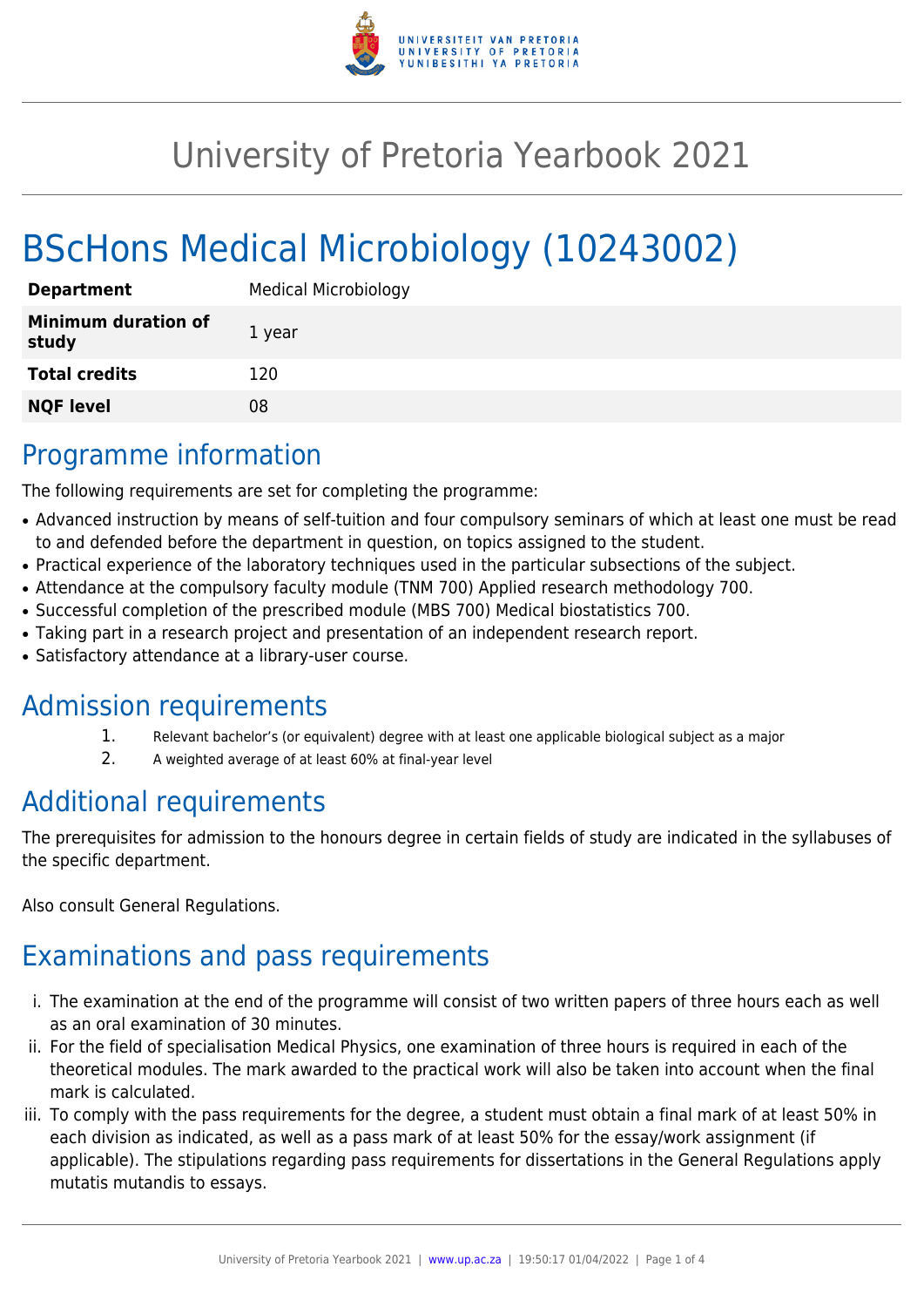

iv. Also consult General Regulation G.18 regarding Renewal of registration.

### Pass with distinction

The degree is conferred with distinction on a student who has obtained an average of at least 75% in the examination (written, oral, practical, etc).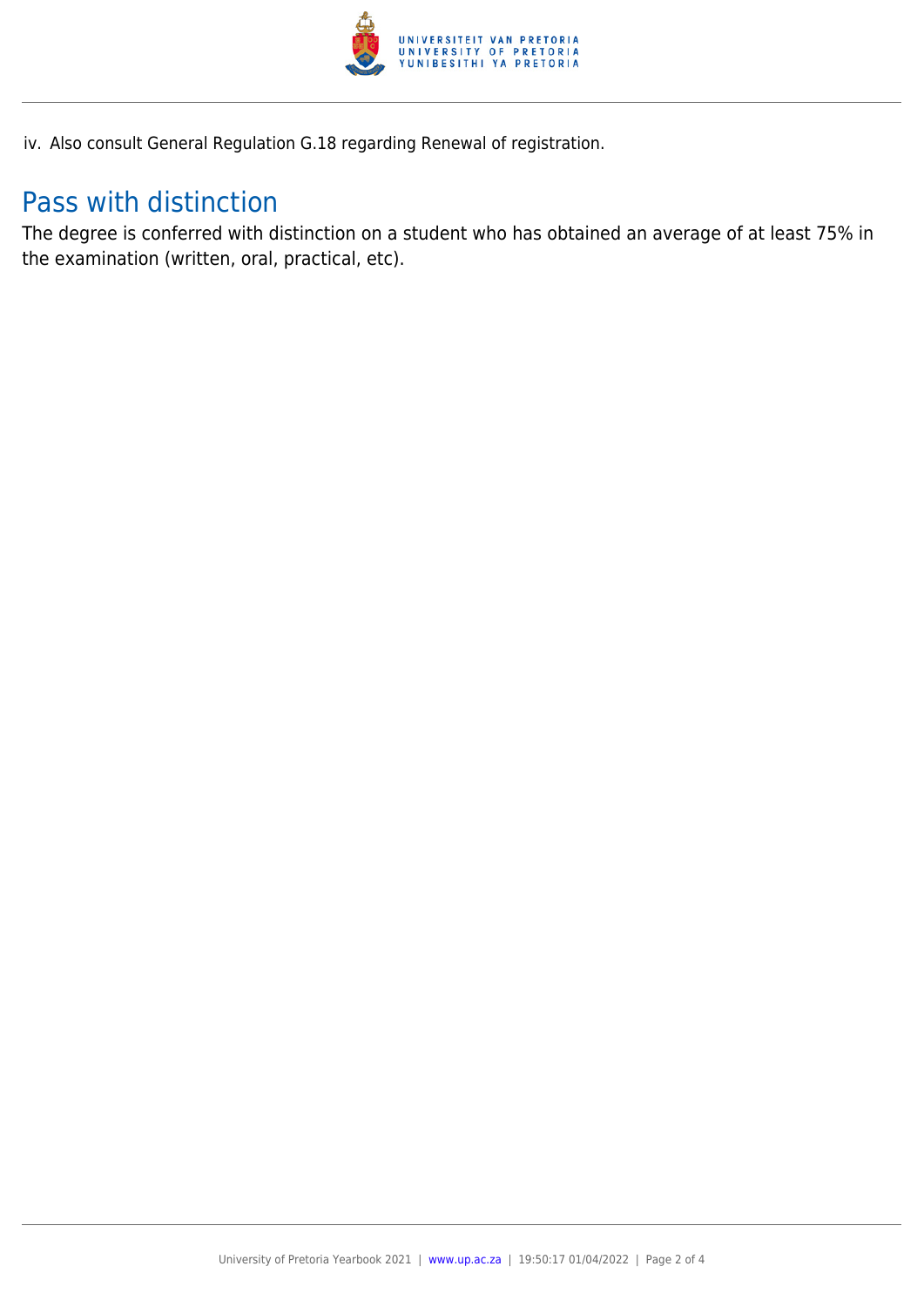

### Curriculum: Final year

**Minimum credits: 120**

#### **Core modules**

#### **Medical microbiology 700 (GMB 700)**

| <b>Module credits</b>                     | 100.00                                                               |  |
|-------------------------------------------|----------------------------------------------------------------------|--|
| <b>NQF Level</b>                          | 08                                                                   |  |
| <b>Prerequisites</b>                      | No prerequisites.                                                    |  |
| <b>Contact time</b>                       | 1 discussion class per week, 1 seminar per week, 4 lectures per week |  |
| <b>Language of tuition</b>                | Module is presented in English                                       |  |
| <b>Department</b>                         | <b>Medical Microbiology</b>                                          |  |
| <b>Period of presentation</b>             | Year                                                                 |  |
| <b>Module content</b>                     |                                                                      |  |
| This module includes 30 research credits. |                                                                      |  |

**Medical biostatics 700 (MBS 700)**

| <b>Module credits</b>         | 20.00                          |
|-------------------------------|--------------------------------|
| <b>NQF Level</b>              | 08                             |
| <b>Contact time</b>           | 1 lecture per week             |
| <b>Language of tuition</b>    | Module is presented in English |
| <b>Department</b>             | <b>Statistics</b>              |
| <b>Period of presentation</b> | Semester 1                     |

#### **Applied research methodology 700 (TNM 700)**

| <b>Module credits</b>                             | 0.00                           |
|---------------------------------------------------|--------------------------------|
| <b>NQF Level</b>                                  | 08                             |
| <b>Language of tuition</b>                        | Module is presented in English |
| <b>Department</b>                                 | <b>School of Medicine</b>      |
| <b>Period of presentation</b>                     | Semester 1                     |
| <b>Module content</b><br>*Attendance module only. |                                |

The information published here is subject to change and may be amended after the publication of this information. The [General Regulations \(G Regulations\)](https://www.up.ac.za/yearbooks/2021/rules/view/REG) apply to all faculties of the University of Pretoria. It is expected of students to familiarise themselves well with these regulations as well as with the information contained in the [General Rules](https://www.up.ac.za/yearbooks/2021/rules/view/RUL) section.